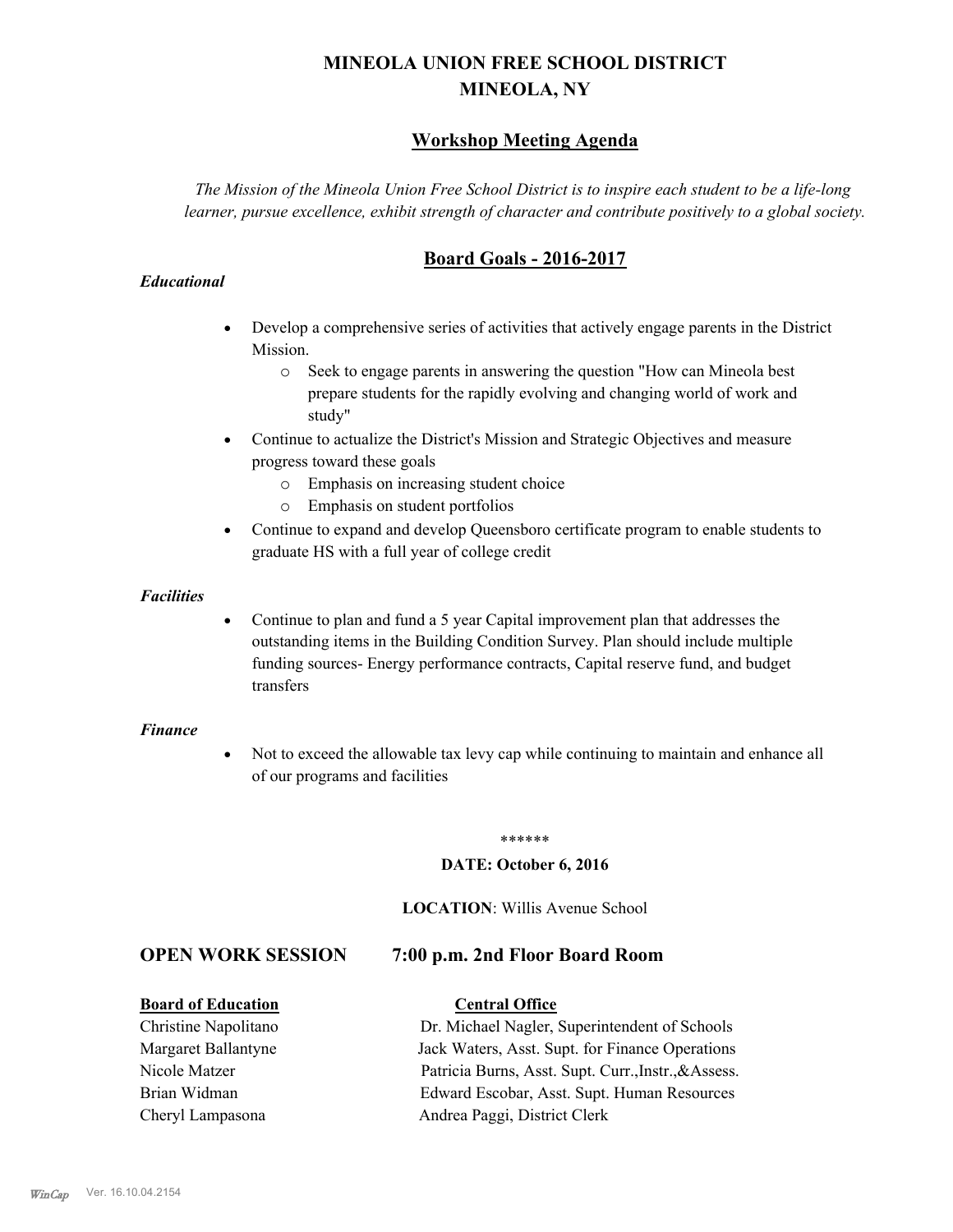**A. Call to Order** 

**B. Pledge of Allegiance**

**C. Reading of Mission**

**D. Moment of Silent Meditation**

**E. Dais & Visitor Introductions**

**F. High School Student Organization Report**

#### **G. BOE Reports**

- **a. Comments from Board Trustees**
- **b. Comments from Board President**
- **c. Comments from Superintendent**

**H. Old Business**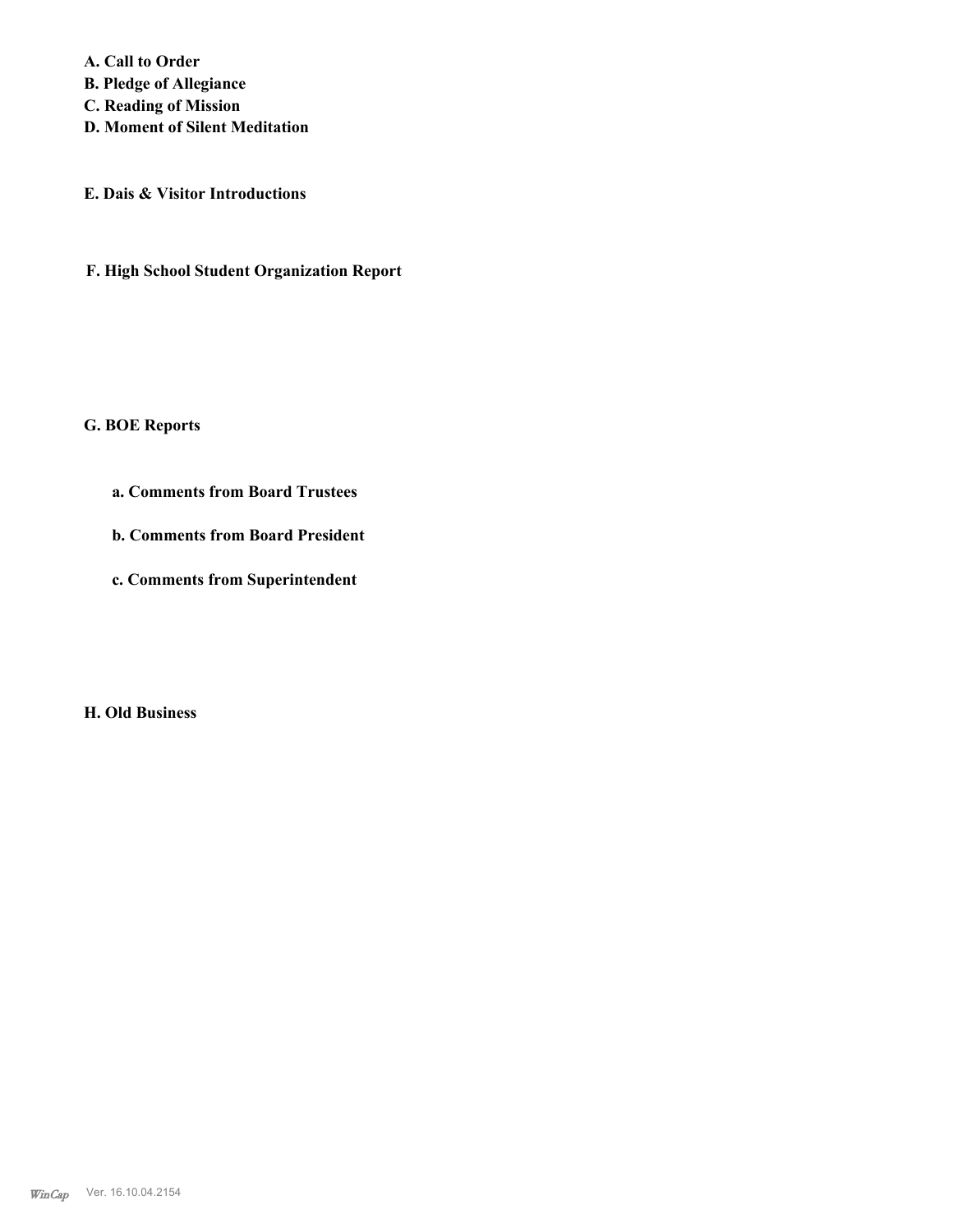#### **I. New Business**

#### **Accepting of Certified Financial Statements**

**RESOLUTION # 20 -BE IT RESOLVED** that the Board of Education of the Mineola Union Free School District hereby accepts the Certified Financial Statements for the year ending June 30, 2016, completed by Nawrocki Smith LLP and such reports will be filed with the appropriate state regulatory agencies by the October 17, 2016 filing deadline.

| <b>Motion:</b><br>Second: |     |  |
|---------------------------|-----|--|
| Yes:                      | No: |  |
|                           |     |  |
|                           |     |  |
|                           |     |  |
| Passed:                   |     |  |

### **Approval of CAP- State Audit Report**

**RESOLUTION # 21 - BE IT RESOLVED** that the Board of Education of the Mineola Union Free School District hereby accepts the Corrective Action Plan ("CAP") related to the State Audit report and hereby instructs the Assistant Superintendent for Finance and Operations to file such a plan with the NYSED Office of Audit Services. This Corrective Action Plan was previously filed and accepted by the NYS OSC on February 12, 2016.

| <b>Motion:</b><br>Second: |     |
|---------------------------|-----|
| Yes:                      | No: |
|                           |     |
|                           |     |
|                           |     |
|                           |     |
| Passed:                   |     |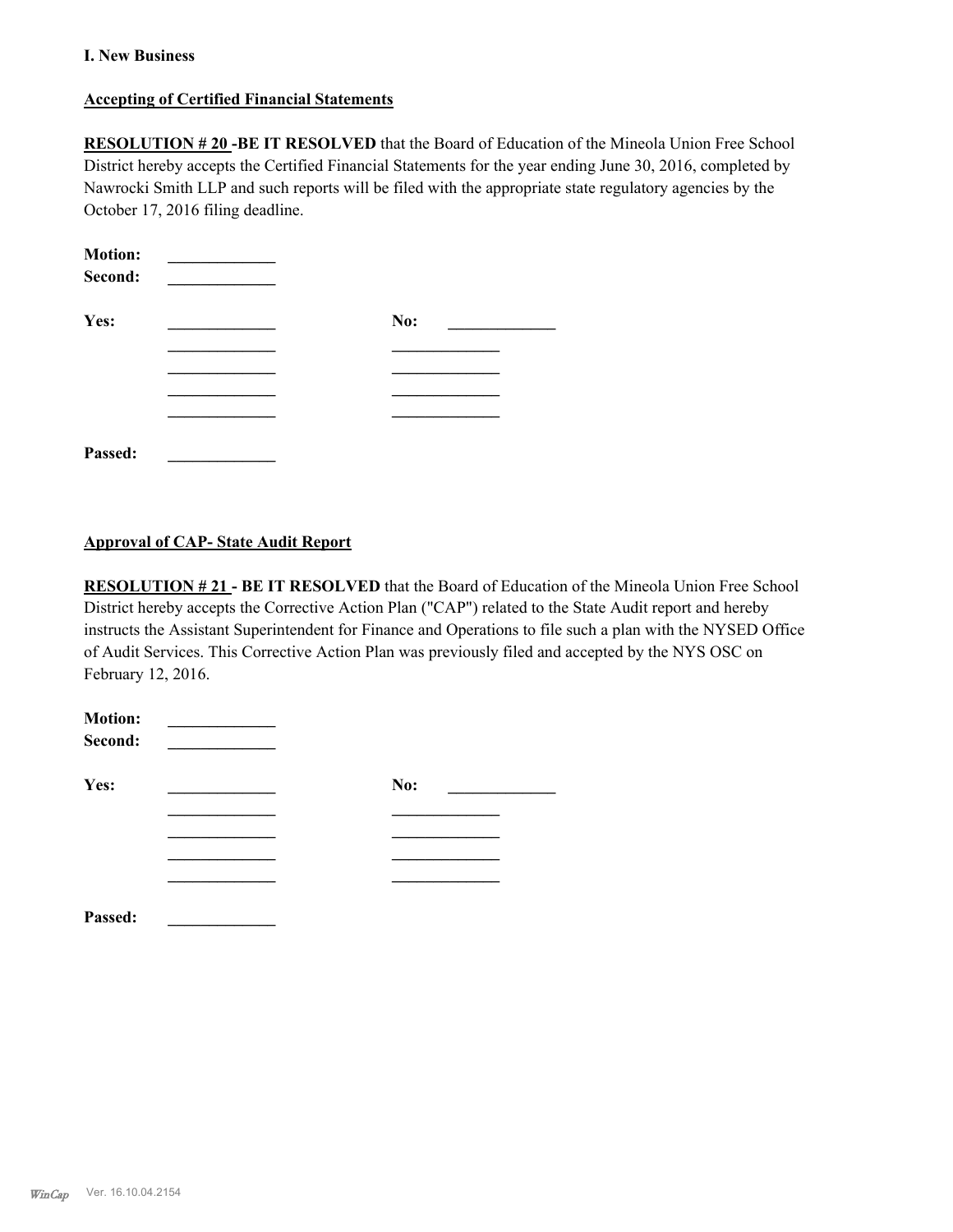#### **J. Consensus Agenda**

**RESOLUTION # 22- BE IT RESOLVED** that the Board of Education approves the consensus agenda items J.1.a. through J.6.a.1., as presented.

| <b>Motion:</b><br>Second: |     |
|---------------------------|-----|
| Yes:                      | No: |
|                           |     |
|                           |     |
|                           |     |
|                           |     |
| Passed:                   |     |

#### 1. **Accepting of Minutes**

That the Board of Education accepts the minutes of the September 15, 2016 Business Meeting as presented. a.

### 2. **Instruction**

Appointment(s) Sub Teacher per diem That the Board of Education accepts the following individual(s) as Per Diem Substitute Teacher(s) for the current school year, at a daily rate of \$100 days 0-10, \$110 days 11-20, \$120 days 21-30, \$130 day  $31+$ ; and retirees at a daily rate of \$125.00 per day, \$130 per day after 30 days.: a.

|     | <b>EMPLOYEE NAME</b> | <b>EMPLOYEE CERTIFICATION</b>    |
|-----|----------------------|----------------------------------|
| 1.  | Jessica Altieri      | Music                            |
| 2.  | <b>Todd Beispiel</b> | Physical Ed                      |
| 3.  | Joan Buczkowski      | Physical Ed                      |
| 4.  | William Fecht        | Physical Ed                      |
| 5.  | Lindsey Johnson      | Social Studies 7-12              |
| 6.  | Lynette McDaniels    | Childhood Education (Grades 1-6) |
| 7.  | Talia Rosenberg      | Mathematics 7-12                 |
| 8.  | Mark Silver          | Biology 7-12                     |
| 9.  | Michael C. Speziale  | Social Studies 7-12              |
| 10. | Lorraine Gigante     | PreK - Grade 6                   |
|     |                      |                                  |

- b. Appointment(S) Perm Sub
- That the Board of Education approves the appointment of Joan Buczkowski, to the position of Permanent Substitute Teacher at a daily rate of \$100 days 0-10, \$110 days 11-20, \$120 days 21- 30, \$130 day 31+, effective October 1, 2016 to May 31, 2017. 1.
- That the Board of Education approves the appointment of Lindsey Johnson, to the position of Permanent Substitute Teacher at a daily rate of \$100 days 0-10, \$110 days 11-20, \$120 days 21- 30, \$130 day 31+, effective October 1, 2016 to May 31, 2017. 2.
- That the Board of Education approves the appointment of Michael Speziale, to the position of Permanent Substitute Teacher at a daily rate of \$100 days 0-10, \$110 days 11-20, \$120 days 21- 30, \$130 day 31+, effective October 1, 2016 to May 31, 2017. 3.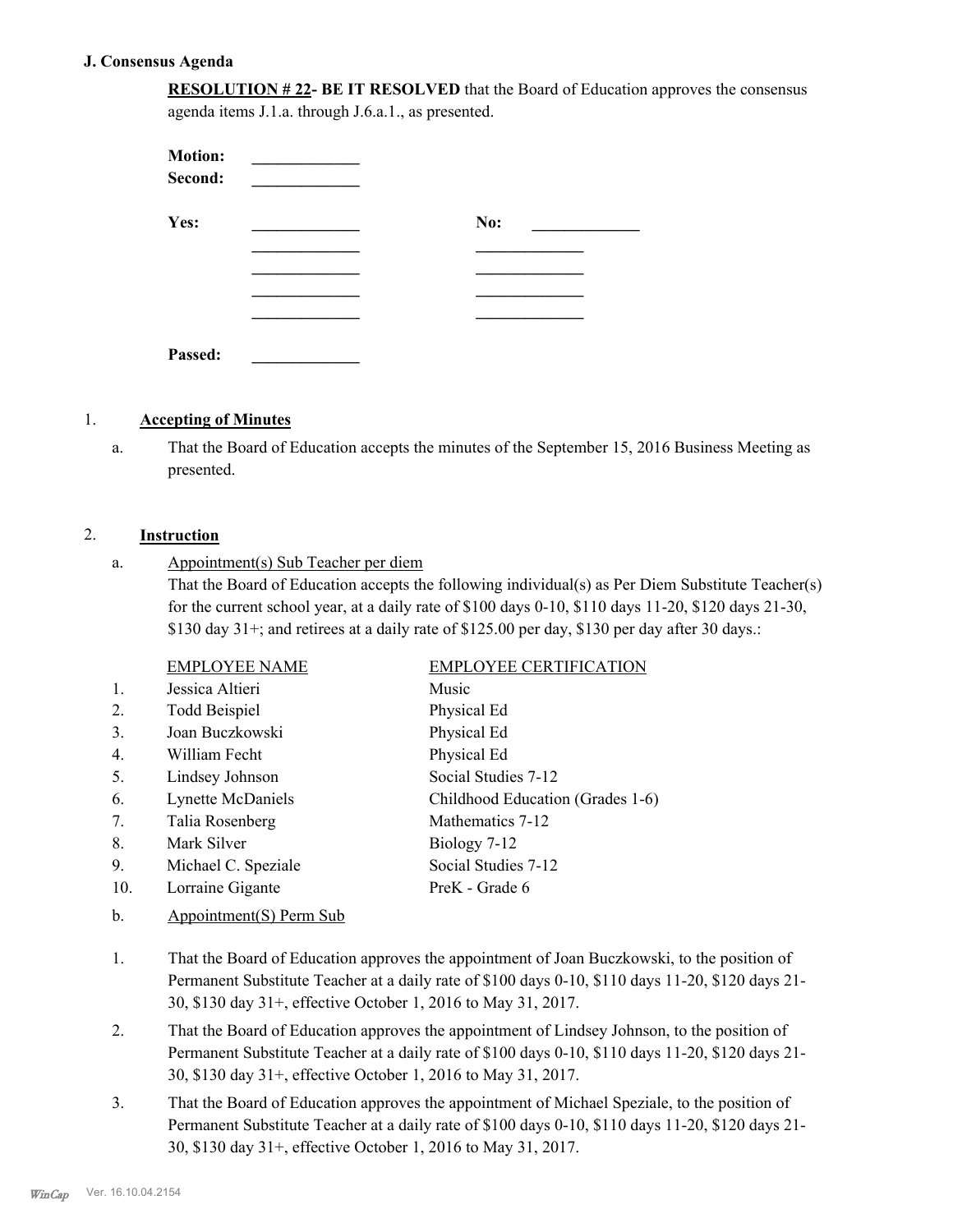- That the Board of Education approves the appointment of Stephanie Kelly, to the position of .5 Permanent Substitute Teacher at a daily rate of .5 of \$100 days 0-10, \$110 days 11-20, \$120 days 21-30, \$130 day 31+, effective October 1, 2016 to May 31, 2017. 4.
- That the Board of Education approves the appointment of Christina Castello, to the position of .5 Permanent Substitute Teacher at a daily rate .5 of \$100 days 0-10, \$110 days 11-20, \$120 days 21- 30, \$130 day 31+, effective October 1, 2016 to May 31, 2017. 5.
- That the Board of Education approves the appointment of Cailin Giard, to the position of Permanent Substitute Teacher at a daily rate of \$100 days 0-10, \$110 days 11-20, \$120 days 21- 30, \$130 day 31+, effective October 1, 2016 to May 31, 2017. 6.
- That the Board of Education approves the appointment of Lauren Siemann, to the position of Permanent Substitute Teacher at a daily rate of \$100 days 0-10, \$110 days 11-20, \$120 days 21- 30, \$130 day 31+, effective October 1, 2016 to May 31, 2017. 7.
- That the Board of Education approves the appointment of Lynette McDaniels, to the position of Permanent Substitute Teacher at a daily rate of \$100 days 0-10, \$110 days 11-20, \$120 days 21- 30, \$130 day 31+, effective October 1, 2016 to May 31, 2017. 8.
- That the Board of Education approves the appointment of Karen Gutierrez, to the position of .4 Permanent Substitute Teacher at a daily rate of .4 of \$100 days 0-10, \$110 days 11-20, \$120 days 21-30, \$130 day +, effective October 1, 2016 to May 31, 2017. 9.

#### Facilitators c.

That the Board of Education approves the appointment of the following staff as Facilitators for the current school year:

| <b>SCHOOL</b>         | <b>EMPLOYEE NAME</b>    | <b>STIPEND</b> |
|-----------------------|-------------------------|----------------|
| <b>Hampton Street</b> | Denise M. Maynard       | \$1,000.00     |
| Jackson Avenue        | Janice A. Killelea      | \$1,000.00     |
| Meadow Drive          | Bruce M. Vatske         | \$1,000.00     |
| Middle School         | Matthew Deluca          | \$1,000.00     |
| Middle School         | <b>Margaret Moroney</b> | \$1,000.00     |
| High School           | Michael Kandel          | \$1,000.00     |
| High School           | Frank J. Massaro        | \$1,000.00     |

#### Appointment(s) Club/Stipends d.

That the Board of Education approves the following Club/stipend recommendations for the current school year:

| <b>POSITION</b>           | <b>EMPLOYEE NAME</b>    | <b>STIPEND</b>      |
|---------------------------|-------------------------|---------------------|
| MS Animal Rights-PAWS     | Annmarie Palumbo        | \$909.00            |
| MS Art Club Advisor       | Andrea Antonelli        | \$909.00            |
| MS Book Club Advisor      | Annmarie Palumbo        | 1/2 of \$909.00     |
| MS Book Club Advisor      | Ilyse Milberg           | 1/2 of \$909.00     |
| MS Bookstore Advisor      | Annmarie Palumbo        | \$909.00            |
| MS Chamber Ensemble       | Sarah Ramsingh(LaSorsa) | \$1,434.00          |
| MS Chess Club             | Michael Mildon          | \$909.00            |
| MS Cultural Club          | Kerry Ann Murphy        | \$909.00            |
| MS Enviromental Club      | Lindsay Spanhake        | \$909.00            |
| MS Jazz Ensemble          | Mark Bennett            | \$1,434.00          |
| MS Math Olympiads         | Lindsay Spanhake        | \$909.00            |
| MS Nat'l Jr Honor Society | Annmarie Palumbo        | 1/2 of \$909.00     |
| MS Nat'l Jr Honor Society | Ilyse Milberg           | 1/2 of \$909.00     |
| MS Newspaper Advisor      | Nicole Destefano        | $1/2$ of \$2,868.00 |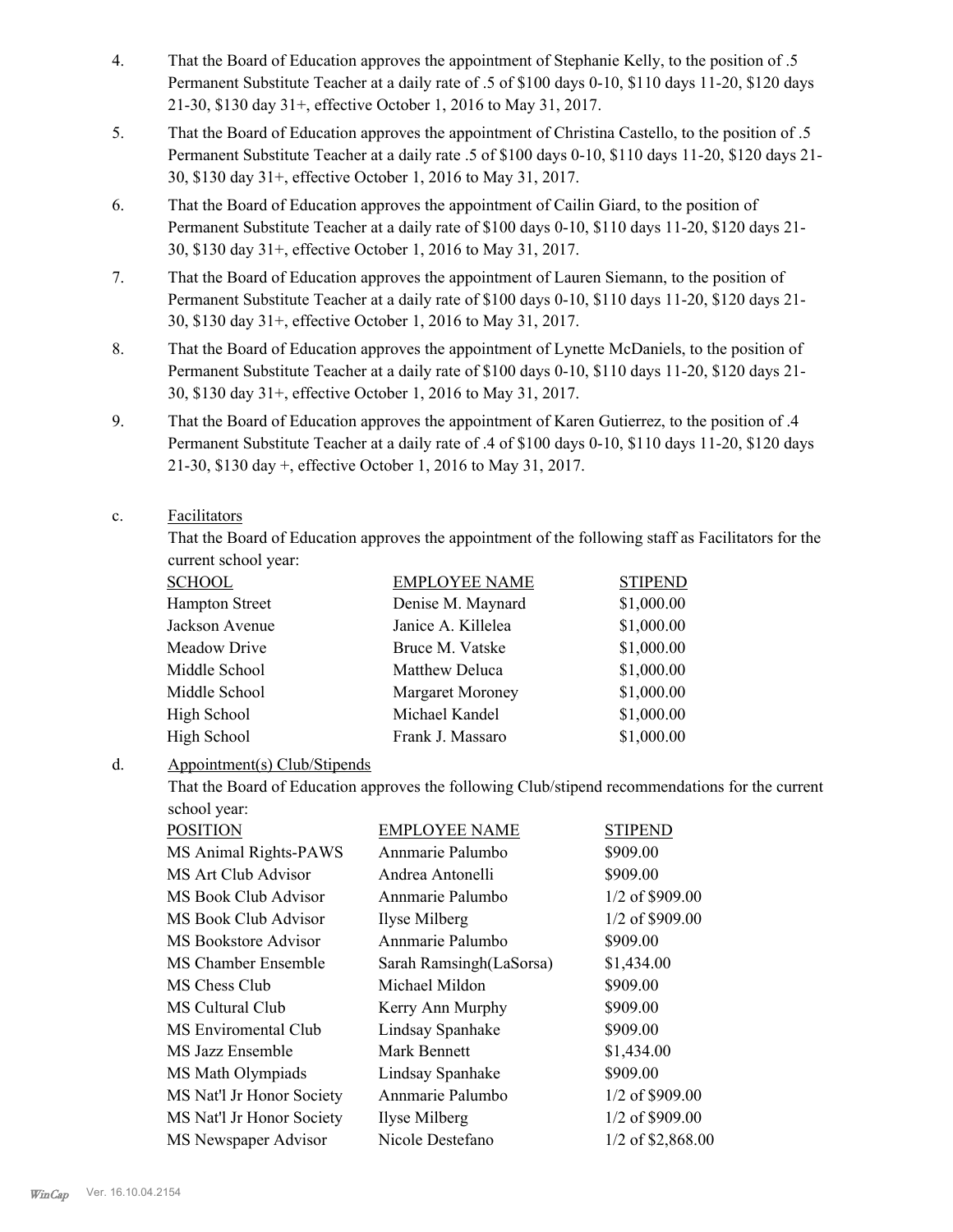| <b>POSITION</b>                 | <b>EMPLOYEE NAME</b>     | <b>STIPEND</b>      |
|---------------------------------|--------------------------|---------------------|
| MS Newspaper Advisor            | Ilyse Milberg            | 1/2 of \$2,868.00   |
| MS Peace Club                   | Karen Carraro            | \$909.00            |
| MS Projection Squad             | Brian Goldman            | \$909.00            |
| <b>MS</b> Robotics              | Vincent Interrante       | \$909.00            |
| <b>MS</b> Robotics              | Melissa Fusco            | \$909.00            |
| MS Science Club                 | Vincent Interrante       | \$1,434.00          |
| <b>MS Student Council</b>       | Linda Capone             | \$2,868.00          |
| MSVocalJazzTrebleMakers         | Brian Goldman            | \$1,434.00          |
| MS Yearbook Advisor             | Annmarie Palumbo         | 1/2 of \$2,868.00   |
| MS Yearbook Advisor             | Jerrill Critchley        | $1/2$ of \$2,868.00 |
| MS Community Action             | Annmarie Palumbo         | 1/2 of \$909.00     |
| MS Community Action             | Jerrill Critchley        | 1/2 of \$909.00     |
| <b>MS Musical Director</b>      | Matthew DeLuca           | \$4,303.00          |
| <b>MS Asst Musical Director</b> | Brian Goldman            | \$2,151.00          |
| MS Musical Choregrapher         | <b>Barbara Peters</b>    | \$2,151.00          |
| MS Musical Technical Dir        | Melissa Fusco            | \$1,434.00          |
| JA Art Club Advisor             | Jeanine Gallina          | \$859.00            |
| JA Book Club                    | Marilyn Holland          | \$859.00            |
| JA Junior Lego League           | Megan LaMantia           | \$859.00            |
| JA Math Olympiads               | Janice Killelea          | \$859.00            |
| JA Junior Lego League           | Jennifer Moreano         | \$859.00            |
| JA Safety Patrol Advisor        | Kimberly Martino         | \$859.00            |
| JA Student Council Adv          | Jeanine Gallina          | \$1,434.00          |
| JA Junior Lego League           | Meagan Fabiitti          | \$859.00            |
| JA Junior Lego League           | Michelle Rodriguez       | \$859.00            |
| <b>MS</b> Robotics              | Thomas Nucci             | \$909.00            |
| HS A Capella Choir              | Megan Messina            | \$2,151.00          |
| <b>HS Art Club Advisor</b>      | Kathleen Loughlin        | \$985.00            |
| HS Art Honor Society            | Gina Buongiovanni        | \$985.00            |
| Athletes Helping Athletes       | Karin Weidlein           | \$1,434.00          |
| <b>HS Brainstormers</b>         | Robert Goodwin           | 1/2 of \$1,434.00   |
| <b>HS Brainstormers</b>         | Ellen McGlade-McCulloh   | 1/2 of \$1,434.00   |
| HS Cheerleader - Winter         | Laura DeFeo              | \$4,303.00          |
| HS Class Advisor 8th            | <b>Bette Sloane</b>      | \$985.00            |
| HS Class Adv Freshman           | Katelyn Maroney          | \$985.00            |
| HS Class Advisor Soph           | Gina Buongiovanni        | \$1,434.00          |
| HS Class Advisor Soph           | Donald Leopardi          | \$1,434.00          |
| HS Class Advisor Junior         | Mary Owens               | \$2,151.00          |
| HS Class Advisor Junior         | Lisa Marino              | \$2,151.00          |
| HS Class Advisor Senior         | Tara McDonnell           | \$2,868.00          |
| HS Class Advisor Senior         | Francine Sclafani        | \$2,868.00          |
| HS Creative Writing Club        | Drew Smith               | \$985.00            |
| Dynamics/Vocal Jazz Choir       | Megan Messina            | \$1,434.00          |
| HS Environmental Club           | Susan Kennedy            | \$1,434.00          |
| HS Foreign Language Club        | Eleni Theodorakis        | \$985.00            |
| HS Gay Straight Alliance        | Laura Grassie            | \$985.00            |
| <b>HS Dignity Club</b>          | <b>Stacey Rosenblatt</b> | 1/2 of \$2,151.00   |
| <b>HS Dignity Club</b>          | Patricio Romero          | $1/2$ of \$2,151.00 |
| HS Japanese Animee              | Kieran Molloy            | 1/2 of \$1,434.00   |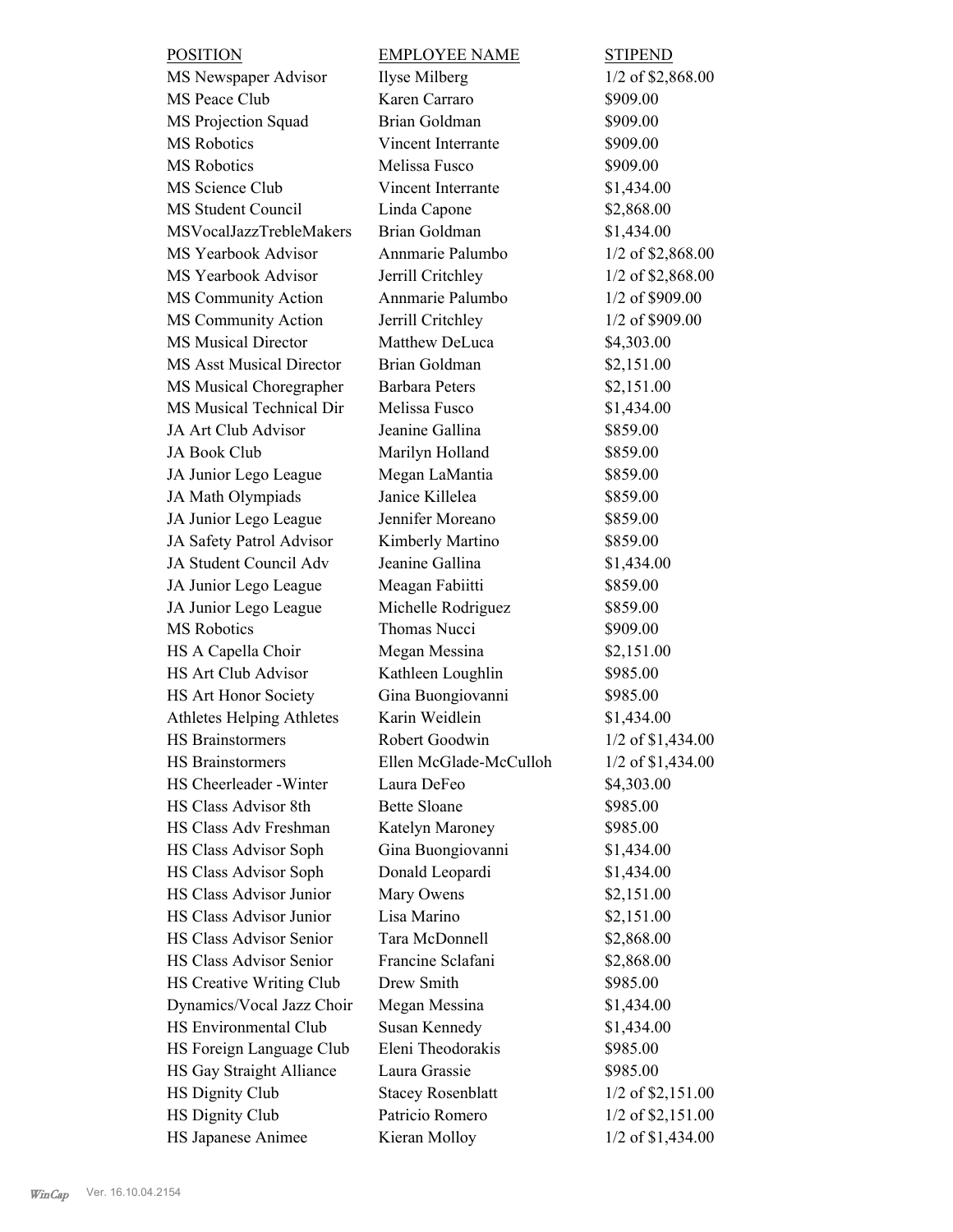| <b>POSITION</b>                  | <b>EMPLOYEE NAME</b>      | <b>STIPEND</b>      |
|----------------------------------|---------------------------|---------------------|
| HS Japanese Animee               | Kathleen Levin            | 1/2 of \$1,434.00   |
| HS Jazz Ensemble 1               | Marc Ratner               | \$1,434.00          |
| HS Jazz Ensemble2                | <b>Christopher Toomey</b> | \$1,434.00          |
| HS Kwianis Club                  | Surabhi John              | 1/2 of \$2,151.00   |
| HS Kwianis Club                  | Mary Owens                | $1/2$ of \$2,151.00 |
| HS Latin Club Advisor            | Gigi Foge                 | \$985.00            |
| HS Literary Society Club         | Ann Zaffarese             | \$985.00            |
| HS Math Olympiads-8th gr         | Lisa Marino               | \$985.00            |
| <b>HS Mathletes Advisor</b>      | <b>Bette Sloane</b>       | \$1,434.00          |
| HS Mentoring Latinas             | Marie Watson              | \$1,434.00          |
| HS Mock Trial Advisor            | Kenneth Coy               | \$985.00            |
| HS National Honor Society        | Eileen Burke              | \$1,434.00          |
| HS Question Mark Editor          | Drew Smith                | \$2,868.00          |
| HS Red Cross Advisor             | Tara McDonnell            | \$985.00            |
| <b>HS Robotics Club</b>          | Kenneth Coy               | \$985.00            |
| HS Science Club Advisor          | Ellen McGlade-McCulloh    | \$985.00            |
| HS Signet Adv Business           | Rory Block                | \$1,434.00          |
| HS Signet Adv Editorial          | Paul A. Sommer            | \$5,050.00          |
| <b>HS String Ensemble</b>        | <b>Tracey Campbell</b>    | \$1,434.00          |
| HS Student Organization          | Krista O'Donnell          | \$2,151.00          |
| <b>HS Student Service Center</b> | Eileen Burke              | $1/2$ of \$5,050.00 |
| <b>HS Student Service Center</b> | Claudia Rudnet            | 1/2 of \$5,050.00   |
| HS S.A.D.D. Advisor              | Anne McAree               | \$985.00            |
| <b>HS Television Production</b>  | Melissa Fusco             | \$2,868.00          |
| Tri-M Music Honor Society        | Marc Ratner               | \$985.00            |
| HS Drama Director-Fall           | Matthew Deluca            | \$2,868.00          |
| <b>HS Drama Assist Director</b>  | <b>Bette Sloane</b>       | \$2,151.00          |
| HS Drama Technical Dir           | Melissa Fusco             | 1/2 of \$1,434.00   |
| HS Drama Technical Dir           | Vincent Interrante        | 1/2 of \$1,434.00   |
| Drama Stage Construction         | Paul Sommer               | \$2,151.00          |
| HS Thespian Club                 | <b>Matthew Deluca</b>     | \$985.00            |
| 8/9 Musical Director             | Aislinn Oliveri           | \$3,384.00          |
| 8/9 Musical Asst Director        | Sarah Ramsingh(LaSorsa)   | \$2,151.00          |
| 8/9 Musical Technical Dir        | Melissa Fusco             | \$1,434.00          |
| 10/11/12 Musical Director        | Matthew Deluca            | \$5,050.00          |
| 10/11/12 Musical Asst Dir        | Drew Smith                | \$2,868.00          |
| 10/11/12 Musical                 | Aislinn Oliveri           | \$1,434.00          |
| Choregrapher                     |                           |                     |
| 10/11/12 Musical Pit             | Marc Ratner               | \$2,868.00          |
| Orchestra                        |                           |                     |
| 10/11/12 Musical Stage           | Paul Sommer               | \$2,868.00          |
| Construction                     |                           |                     |
| 10/11/12 Musical                 | Vincent Interrante        | \$2,151.00          |
| <b>Technical Director</b>        |                           |                     |
| HS Science National              | Ellen K. McGlade-McCulloh | \$1,434.00          |
| Honor Society                    |                           |                     |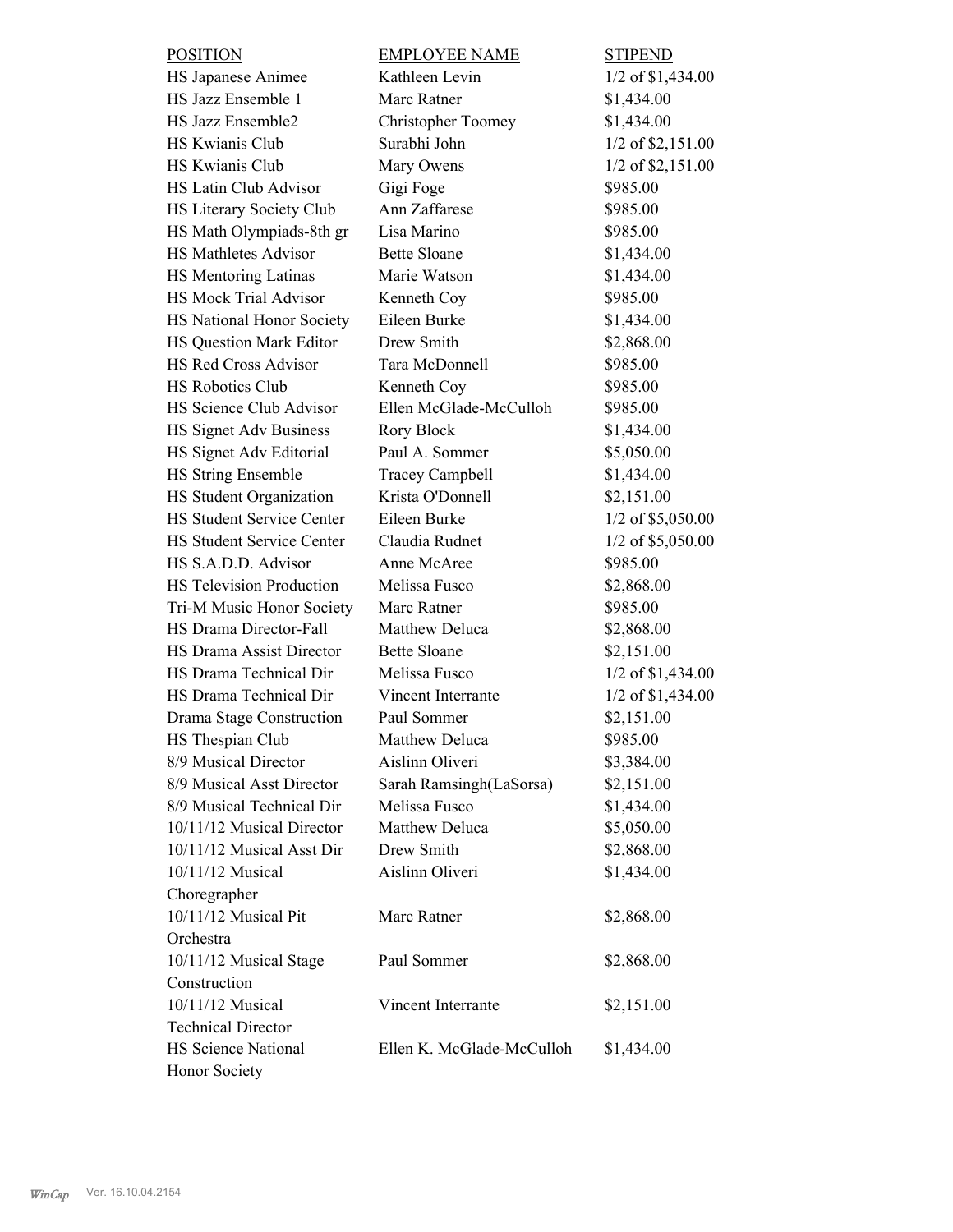# 3. **Instruction: Contracted**

a. That the Board of Education approves the Amendment to the Services Agreement for Behavior/ Education and Speech between LNR Associates and the Mineola UFSD for the 2016- 2017 school year.

## 4. **Instruction: Student Actions**

That the Board of Education approves the following Out of State and /or Overnight field trips: a.

1. Marching Band: Walt Disney World, Orlando, FL, February 18-24, 2017

## 5. **Civil Service**

- a. Resignation(s)
- That the Board of Education accept the resignation of Alba Zambrano, Typist Clerk at the High School Copy Center, effective September 13, 2016. 1.
- That the Board of Education accept the resignation of Andrea Murphy, Registered Nurse at the High School, effective September 21, 2016. 2.
- That the Board of Education accept the resignation of Esmirna Pena, part time Greeter at Hampton Street School, effective September 30, 2016. 3.
- b. Appointments
- That the Board of Education approve the appointment of Diane Ricciardi, to the position of full time Teacher Aide at the Middle School, effective September 29, 2016. Salary is \$25,408 on Step 4. 1.
- That the Board of Education approve the appointment of Kelsey Baumann, to the position of part time Teacher Aide at the Middle School, effective September 29, 2016. Salary is \$13.95 per hour on Step 1. 2.
- That the Board of Education approve the appointment of Amanda Hagan, to the position of part time Teacher Aide at the Middle School, effective September 29, 2016. Salary is \$13.95 per hour on Step 1. 3.
- That the Board of Education approve the appointment of Susan Lynch, to the position of part time Teacher Aide at the Middle School, effective September 29, 2016. Salary is \$13.95 per hour on Step 1. 4.
- That the Board of Education approve the appointment of Jessica Molina, to the position of part time Teacher Aide at the Middle School, effective September 29, 2016. Salary is \$13.95 per hour on Step 1. 5.
- That the Board of Education approve the appointment of Michael Giordano, to the position of part time Teacher Aide at the Middle School, effective September 29, 2016. Salary is \$13.95 per hour on Step 1. 6.
- That the Board of Education approve the appointment of Dominique Bourhill, to the position of part time Teacher Aide at Jackson Avenue School, effective October 5, 2016. Salary is \$13.95 per hour on Step 1. 7.
- c. Resignation(s)
- That the Board of Education accept the resignation, with regret, of Margaret Farrell, part time Teacher Aide at Jackson Avenue School, for the purpose of retirement, effective September 30, 2016. 1.